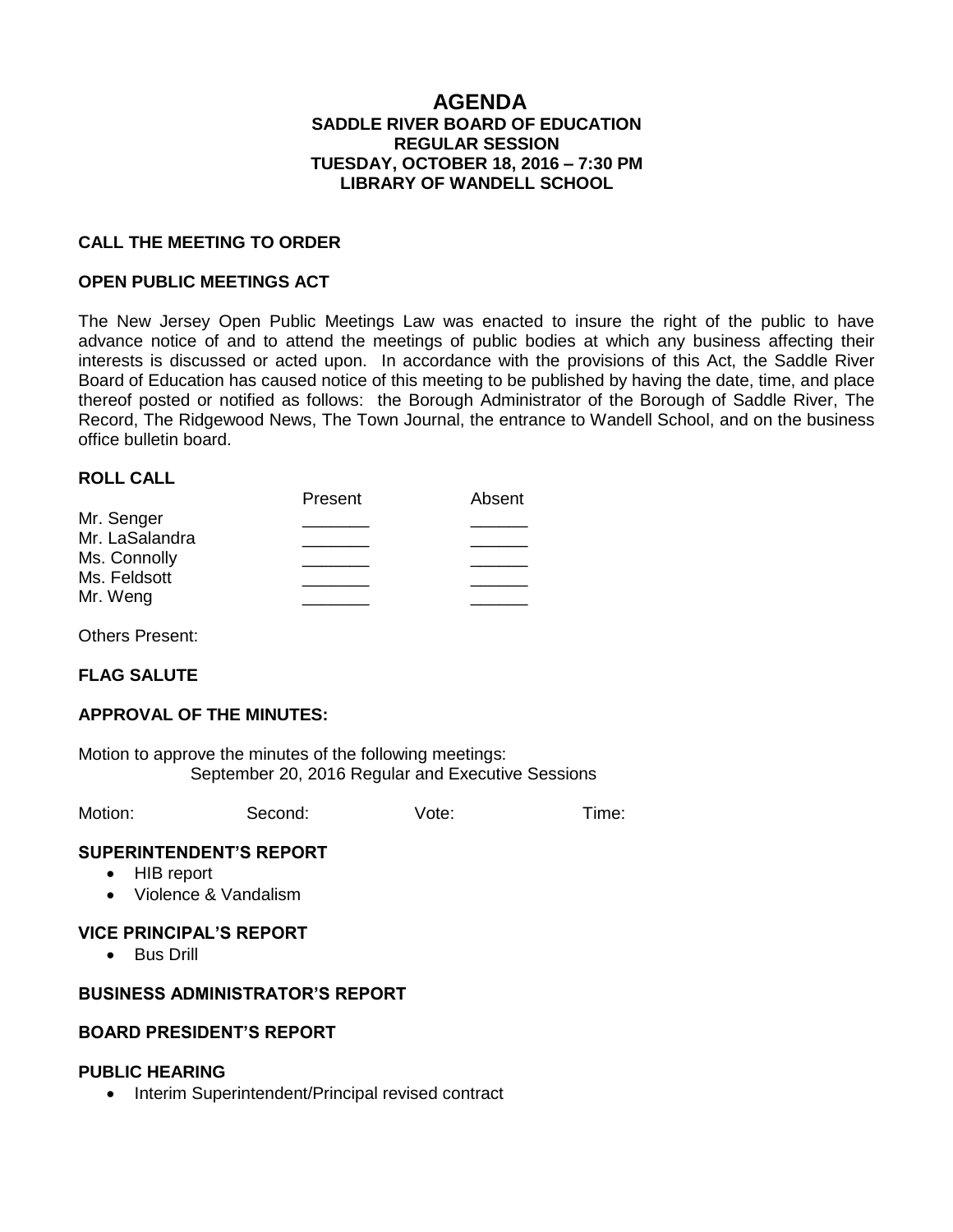# **MOTION TO ENTER EXECUTIVE SESSION**

WHEREAS Section 8 of the Open Public Meetings Act, Chapter 231, PL 1975, permits the exclusion of the public from a meeting in certain circumstances and

WHEREAS the Board is of the opinion that such circumstances presently exist

BE IT RESOLVED by the Saddle River Board of Education that:

 The public shall be excluded from discussion of the hereinafter-specified subjects: The general nature of these subjects is: Legal Issues, Negotiations, Personnel

It is anticipated at this time that the above-stated subject matters will be made public when the Board determines them to be no longer prejudicial or when the board takes formal action.

Action may or may not be taken upon return to public session.

Motion: Second: Vote: Time:

# **MEETING OPEN TO THE PUBLIC FOR DISCUSSION OF AGENDA ITEMS ONLY**

Anyone addressing the board will be limited to 3 minutes. Time allotted for discussion is 30 minutes.

# **AGENDA ITEMS AS PER ATTACHED**

# **COMMENTS BY THE PUBLIC ON NON-AGENDA ITEMS**

Anyone addressing the board will be limited to 3 minutes. Time allotted for comments is 30 minutes.

# **MOTION TO ADJOURN MEETING**

Motion: Second: Vote: Time: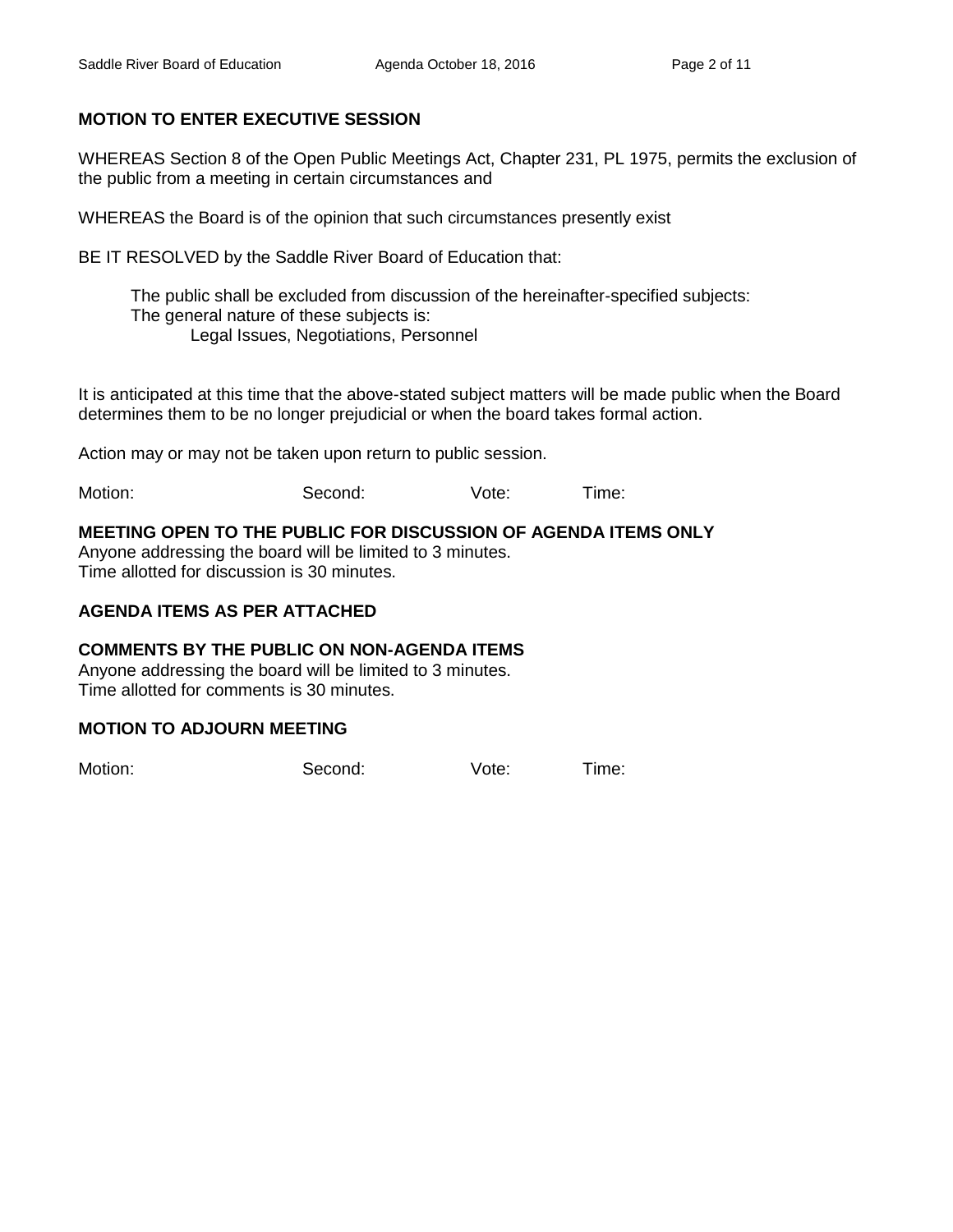### **SADDLE RIVER BOARD OF EDUCATION TUESDAY, OCTOBER 18, 2016 RESOLUTIONS – SUMMARY**

### **ADMINISTRATION**

- A-899 District & Board Goals 2016-2017
- $A 900$  $2^{nd}$  Reading – Policy #5111 - Admission
- $A-901$  $1<sup>st</sup>$  Reading – Saddle River School District Policies
- A-902 QSAC Statement of Assurance 2016-2017
- A-903 Comprehensive Maintenance Plan 2016-2017
- A-904 Appointment Continuing Disclosure Agent & Independent Registered Municipal Advisor "Of Record" 2016-2017
- A-905 Use of School Resources Wandell Home & School Association Centennial Gala

### **HUMAN RESOURCES**

- HR-1253 Interim Superintendent/Principal's Merit Goals/Action Plans 2016-2017
- HR-1254 Interim Superintendent/Principal's Merit Goals Submission to County 2016-2017
- HR-1255 Interim Superintendent/Principal's Revised Contract 2016-2017
- HR-1256 Kathleen Miller Leave
- HR-1257 Stipend Positions School Play 2016-2017

# **EDUCATION**

- E-860 Interpreting Services
- E-861 Case Management Services Ramsey Board of Education 2016-2017
- E-862 Cyber & Anti-Bullying Programs

# **FINANCE**

- F-2445 Payment of Bills October 2016
- F-2446 Transfer of Funds Excess of 10%
- F-2447 Appropriation Transfers September 2016
- F-2448 Line Item Certification
- F-2449 Board Secretary Report September 2016
- F-2450 Treasurer Report September 2016
- F-2451 Agreement Treasurer's & Board Secretary's Reports September 2016
- F-2452 Void "Stale" Check
- F-2453 Budget Calendar 2017-2018
- F-2454 Chapter 192/193 Additional Funding 2016-2017
- F-2455 Act as LEA for Saddle River Day School Additional Non-Public Entitlements 2016-2017 F-2456 Travel
- F-2457 Agreement Bergen County Region V Council of Special Education Shared Services
- F-2458 Donation Foundation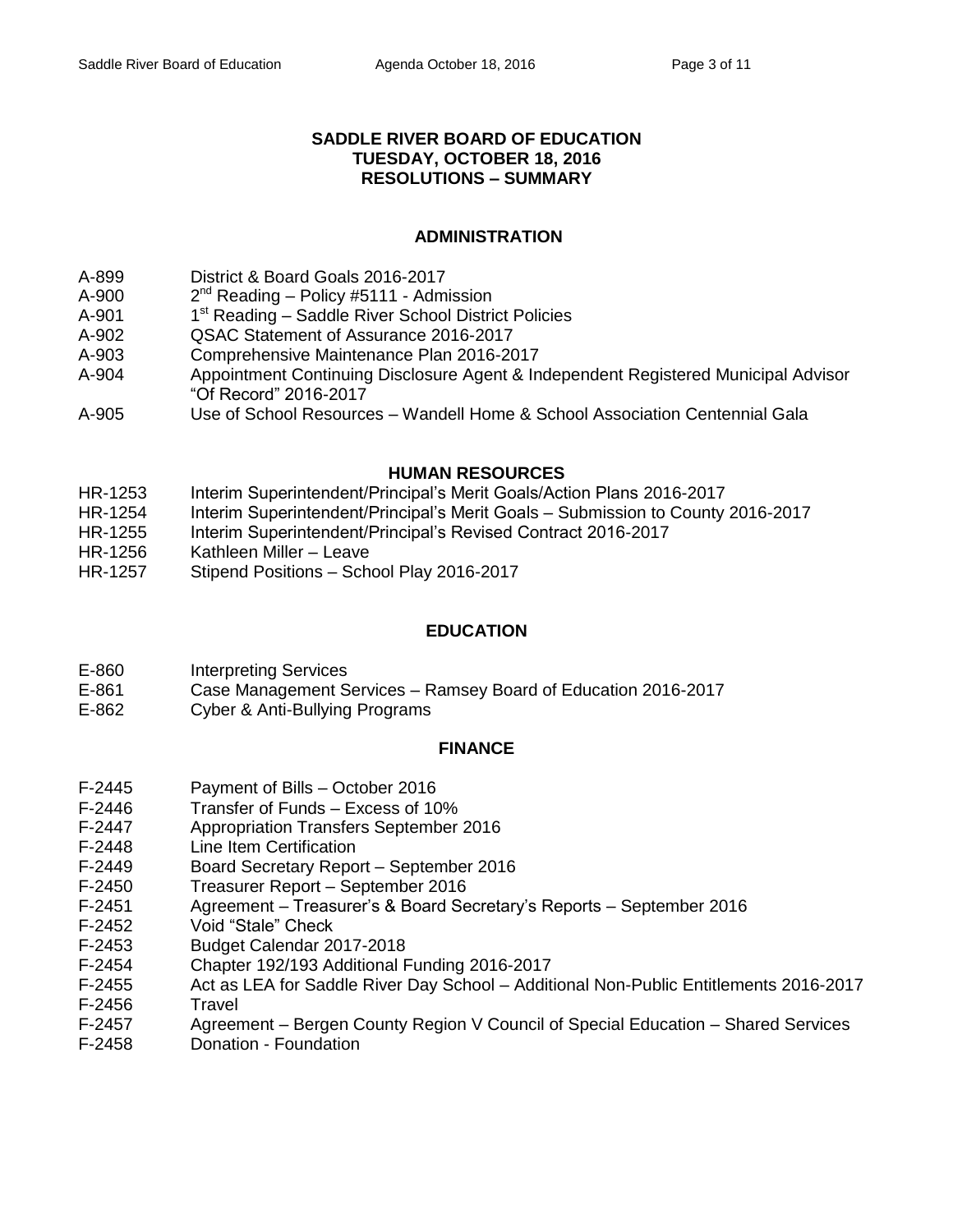# **ADMINISTRATION**

# **COMMITTEE REPORTS**

- **1.** Board Communications Committee
- **2.** Liaison: Ramsey Board of Education
- **3.** Liaison: Northern Highlands Board of Education
- **4.** Home & School Association
- **5.** New Jersey School Boards Association/NJSBA Legislative Committee
- **6.** Policy Committee
- **7.** Liaison to Mayor and Council
- **8.** Blue Ribbon Committee
- **9.** Ad Hoc Anniversary Committee
- **10.** Negotiations Committee

# **A-899 DISTRICT & BOARD GOALS 2016-2017**

BE IT RESOLVED that the Saddle River Board of Education approves the following district and board goals for the 2016-2017 school year:

# *DISTRICT GOALS*

The Saddle River Public School District /Wandell School is committed to advancing the academic, social and emotional progress to insure success at the next level of their education. The following district goals are designed to help maximize the potential of every student.

# **Goal #1**

Curriculum and Instruction – The district will join the curriculum consortium conducted by the Department of Education - Bergen County Office, in an effort to enhance curriculum guides and comply with new requirements. Additionally, the administration will seek to partner with one of the receiving districts to share services with their Office of Curriculum.

# **Goal #2**

Professional Development – The district will seek to provide extensive professional development opportunities for staff members related to utilizing formative assessment data to enhance instructional sequencing and pacing. This will include developing a plan of instruction for each student.

# **Goal #3**

Parent Communication – The district will maintain open lines of communication with community stakeholders in an effort to disseminate information related to growth of all students. Provide regular communication via email, website updates and parent/community forums designed to address academic and social issues at Wandell School.

# **Goal #4**

Technology – Continue to expose our students to recent trends in technology education. Staff professional development opportunities geared to best practices in Science Technology Engineering and Math (STEM) instruction will be provided.

# **Goal #5**

Community Involvement –The district will seek to utilize resources readily available among Saddle River stakeholders to provide career guidance and exposure for our students. The administration will schedule community members to present to our students on their particular expertise in a given field.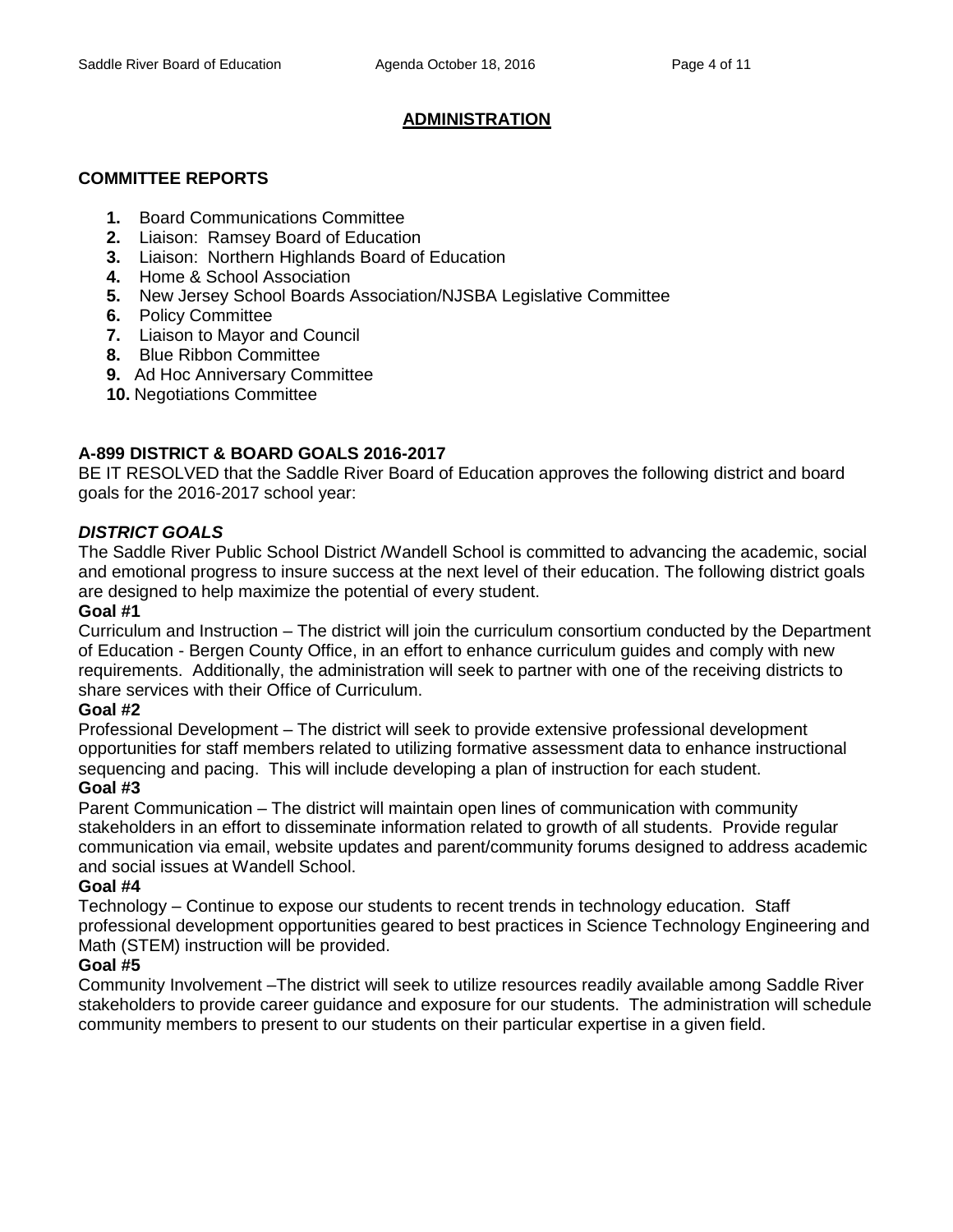# *BOARD GOALS*

- 1. Develop a three (3) year strategic plan for Wandell School.
	- a. Form a committee to include BOE member, Interim Superintendent, Vice-principal, certified teacher and community member.
	- b. Develop a list of district priorities and goals.
	- c. Construct a three year plan based areas identified as priorities and/or goals.
- 2. Enhance the school-to-community partnership.
	- a. Review methods of communication.
	- b. Conduct open meetings with the Superintendent related to school matters.
- 3. Continue to raise the academic achievement and optimize the education of all students.
	- a. Continue to review and revise curriculum.
	- b. Utilize assessment data to drive professional development.
	- c. Continue to update technology devices and equipment.
	- d. Expand the use of online learning resources.
- 4. Work with the Interim Superintendent to secure a permanent superintendent.
	- a. Plan and implement a search calendar.
	- b. Meet with a various stakeholder groups for input on candidate qualifications/experience.
	- c. Determine methods of advertising the position.
	- d. Conduct paper screening with BOE committee.
	- e. Develop a field of candidates and interview schedule.
- 5. Establish an ad hoc committee partnering the Saddle River BOE with the Ramsey and Northern Highlands BOE to improve and enhance the educational, extra-curricular and shared services relationships.
	- a. Establish meeting schedule and topics for discussion.
	- b. Analyze shared services options and potential budget implications.
	- c. Schedule and meet with representatives from each district to propose shared services possibilities.

# **A-900 2nd READING –REVISED POLICY #5111 - ADMISSION**

BE IT RESOLVED that the Saddle River Board of Education approves the 2nd reading of revised policy #5111 – Admission and adopts same.

# **A-901 1 st READING – SADDLE RIVER SCHOOL DISTRICT POLICIES**

BE IT RESOLVED to approve the 1<sup>st</sup> reading of the following Saddle River School District policies:

- 1120 Board of Education Meetings
- 2131 Chief School Administrator
- 2224 Nondiscrimination/Affirmative Action
- 2240 Research, Evaluation and Planning
- 3570 District Records & Reports
- 4111 Recruitment, Selection & Hiring
- 4111.1/4211.1 Nondiscrimination/Affirmative Action
- 4112.8/4212.8 Nepotism
- 4113/4213 Assignment: Transfer
- 4131/4131.1 Staff Development; Inservice Education/Visitations/Conferences
- 4211 Recruitment, Selection & Hiring
- 4231/4231.1 Staff Development; Inservice Education/Visitations/Conferences
- 5114 Suspension and Expulsion
- 5120 Assessment of Individual Needs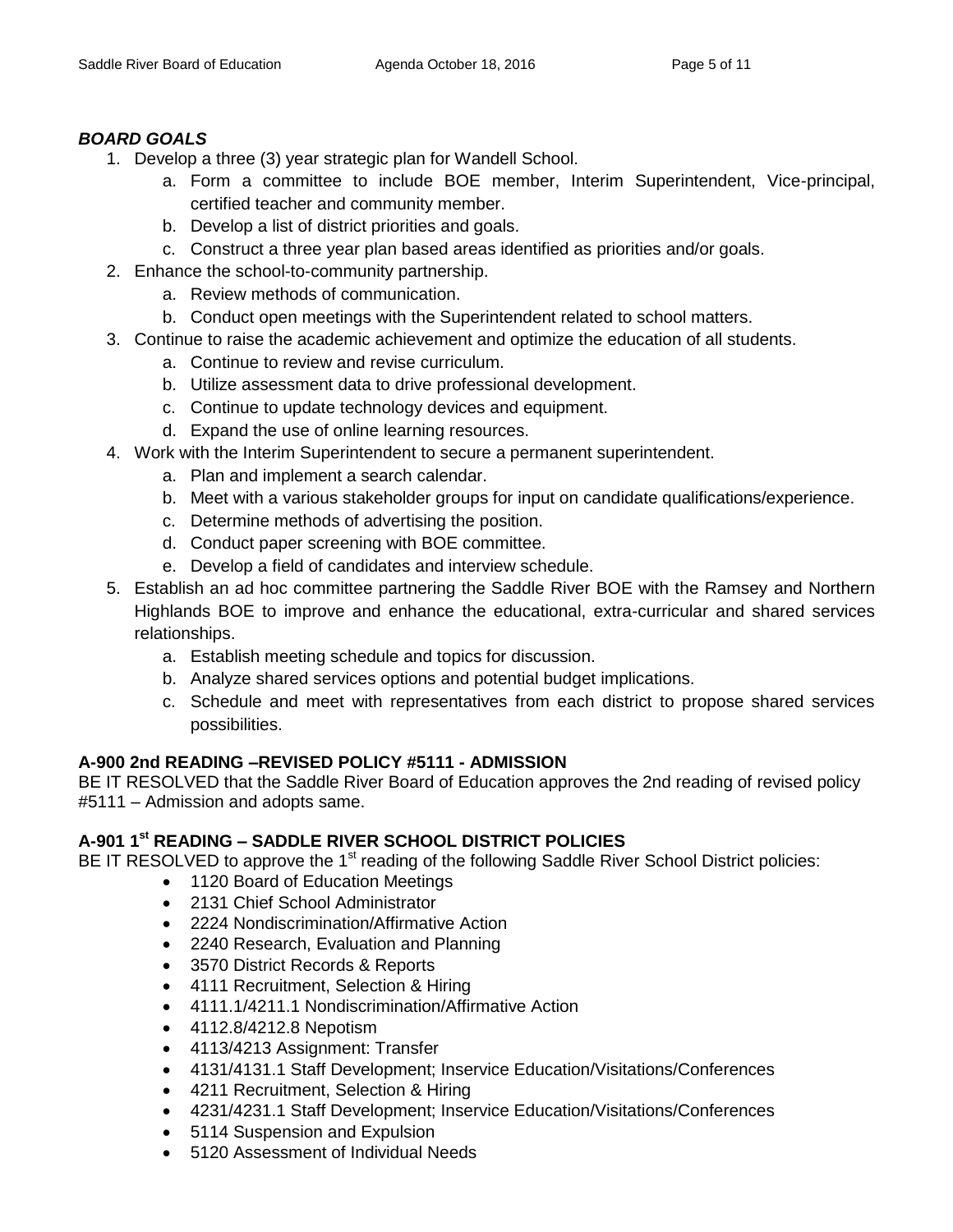- 5142.22 Medical Marijuana
- 5145.4 Equal Educational Opportunity
- 6121 Nondiscrimination/Affirmative Action
- 6146.2 Promotion/Retention
- 6164.2 Guidance Services
- 6171.1 Remedial Instruction
- 6171.2 Gifted and Talented
- 6142.2 English as a Second Language: Bilingual Programs
- 6142.12 Career & Technical Education
- 6147 Standards of Proficiency
- 6172 Alternative Education Programs
- 9250 Expenses & Reimbursements

# **A-902 QSAC STATEMENT OF ASSURANCE 2016-2017**

BE IT RESOLVED that the Saddle River Board of Education approves the submission of the QSAC Statement of Assurance for the 2016-2017 school year to the Bergen County Department of Education.

# **A-903 COMPREHENSIVE MAINTENANCE PLAN 2016-2017**

WHEREAS, the Department of Education requires New Jersey School Districts to submit three-year maintenance plans documenting "required" maintenance activities for each of its public school facilities, and

WHEREAS, the required maintenance activities as listed in the attached document for the various school facilities of the Saddle River Board of Education are consistent with these requirements, and WHEREAS, all past and planned activities are reasonable to keep school facilities open and safe for use or in their original condition and to keep their system warranties valid,

NOW, THEREFORE BE IT RESOLVED, that the Saddle River Board of Education hereby authorizes the school business administrator to submit the attached Comprehensive Maintenance Plan for the Saddle River Board of Education in compliance with Department of Education requirements.

# **A-904 APPOINTMENT CONTINUING DISCLOSURE AGENT & INDEPENDENT REGISTERED MUNICIPAL ADVISOR "OF RECORD" 2016-2017**

BE IT RESOLVED that the Saddle River Board of Education approves the appointment of Phoenix Advisors, LLC of Bordentown NJ, as Continuing Disclosure Agent and Independent Registered Municipal Advisor "Of Record" and authorizes the School Business Administrator to execute the 2016-17 School Fiscal Year Agreement.

# **A-905 USE OF SCHOOL RESOURCES – WANDELL HOME & SCHOOL ASSOCIATION CENTENNIAL GALA**

BE IT RESOLVED to approve the use of Wandell School resources for the Wandell Home & School Association Centennial Gala on November 5, 2016 as follows:

| Flag Raising $-1st$ day of school in September |
|------------------------------------------------|
| Wandell commemorative class picture montage    |
| Naming rights to benches                       |
| Naming rights to the Little Library            |

# ALL ADMINISTRATION MOTIONS BUNDLED FOR SINGLE VOTE:

| Motion:             |     |     |     |     |
|---------------------|-----|-----|-----|-----|
| Second:             |     |     |     |     |
| Comments:           |     |     |     |     |
| Roll Call Vote: TW: | JC: | IF. | JL: | HS: |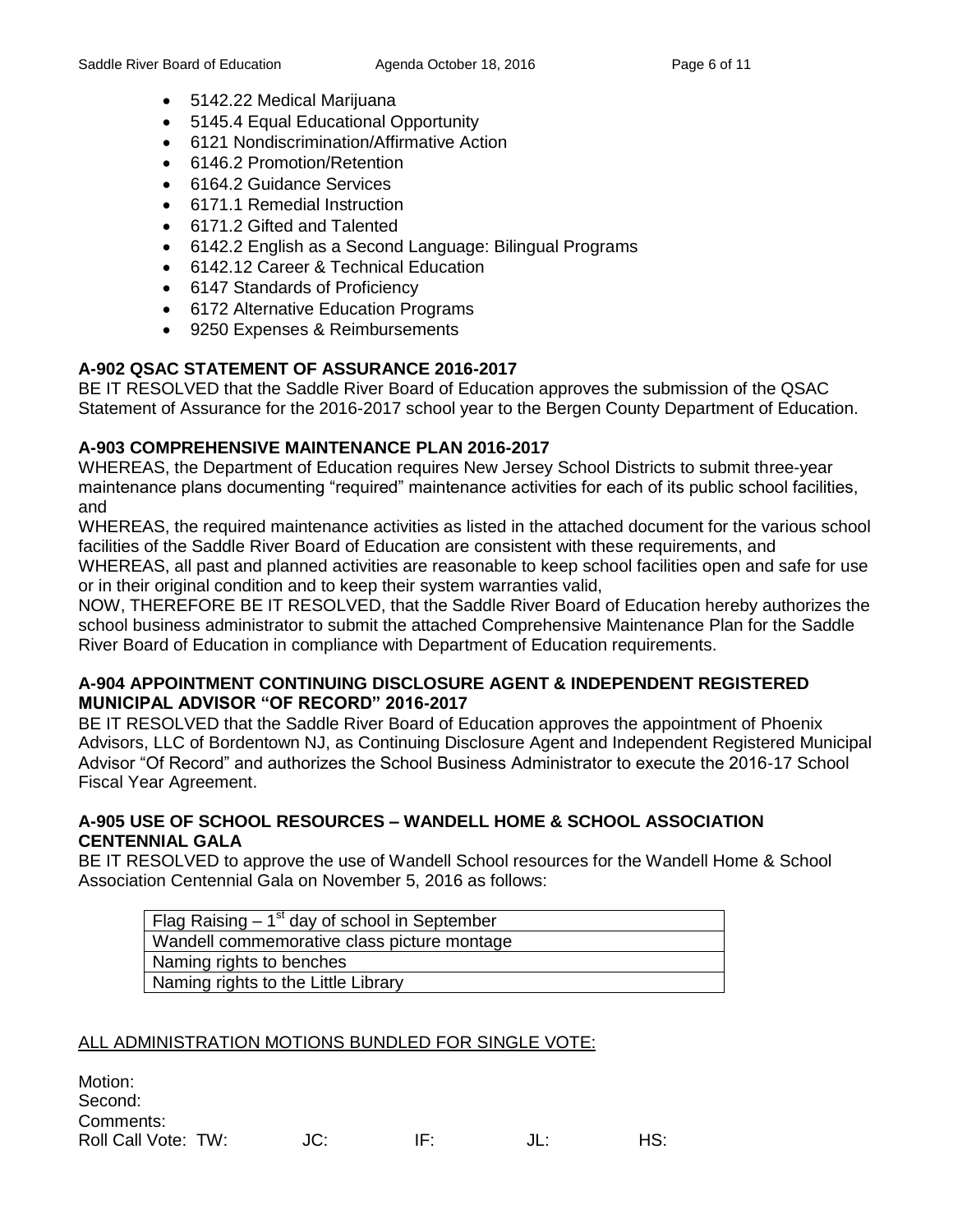# **HUMAN RESOURCES**

# **COMMITTEE REPORTS**

1. Superintendent Search

### **HR-1253 INTERIM SUPERINTENDENT'S MERIT GOALS/ACTION PLANS 2016-2017**

BE IT RESOLVED that the Saddle River Board of Education approves the merit goals/action plans for Mr. Louis J. DeLisio as Interim Superintendent/Principal as follows:

3 Quantitative Merit Goals (3.3% each or \$4,125 per goal)

2 Qualitative Merit Goals (2.5% each or \$3,125 per goal)

pending approval by the Interim Executive County Superintendent.

# **HR-1254 INTERIM SUPERINTENDENT/PRINCIPAL'S MERIT GOALS – SUBMISSION TO COUNTY – 2016-2017**

BE IT RESOLVED that the Saddle River Board of Education approves the submission to the Interim Executive County Superintendent the 2016-2017 Merit Bonus Goals of 3 Quantitative Merit Goals (3.3% each or \$4,125 per goal) & 2 Qualitative Merit Goals (2.5% each or \$3,125 per goal) for Mr. Louis J. DeLisio, Interim Superintendent/Principal.

# **HR-1255 INTERIM SUPERINTENDENT/PRINCIPAL'S REVISED CONTRACT 2016-2017**

BE IT RESOLVED that the Saddle River Board of Education approves the revised employment contract of Mr. Louis J. DeLisio as Interim Superintendent/Principal commencing July 1, 2016 through June 30, 2017, with the addition of 3 Quantitative Merit Goals (3.3% each or \$4,125 per goal) & 2 Qualitative Merit Goals (2.5% each or \$3,125 per goal) subject to the approval by the Interim Executive County Superintendent.

# **HR-1256 KATHLEEN MILLER – LEAVE OF ABSENCE**

BE IT RESOLVED that upon the recommendation of the Interim Superintendent the Saddle River Board of Education approves a paid FMLA leave of absence for Kathleen Miller from October 10, 2016 to October 21, 2016.

# **HR-1257 STIPEND POSITIONS – SCHOOL PLAY 2016-2017**

BE IT RESOLVED that, upon recommendation of the Superintendent, the Saddle River Board of Education approves the following school play stipend positions, funded by the Wandell School Education Foundation:

- John Moylan- Musical Director \$3,850.00 November 1, 2016 to April 1, 2017 - pending completion of duties
- Maureen Rockey-Tirado Co- Director \$2,850.00 December 15, 2016 to April 1, 2017 - pending completion of duties
- Aubrey McLean Choreographer \$1,000.00 January 20, 2017 to April 1, 2017 - pending completion of duties
- Lisa Wachino Production Assistant \$1,000.00 February 28, 2017 to April 1, 2017 - pending completion of duties

| ALL HUMAN RESOURCES MOTIONS BUNDLED FOR SINGLE VOTE: |
|------------------------------------------------------|
| Motion:                                              |
| Second:                                              |
| Comments:                                            |
|                                                      |

Roll Call Vote: TW:  $JC$ : IF:  $JL$ : HS: HS: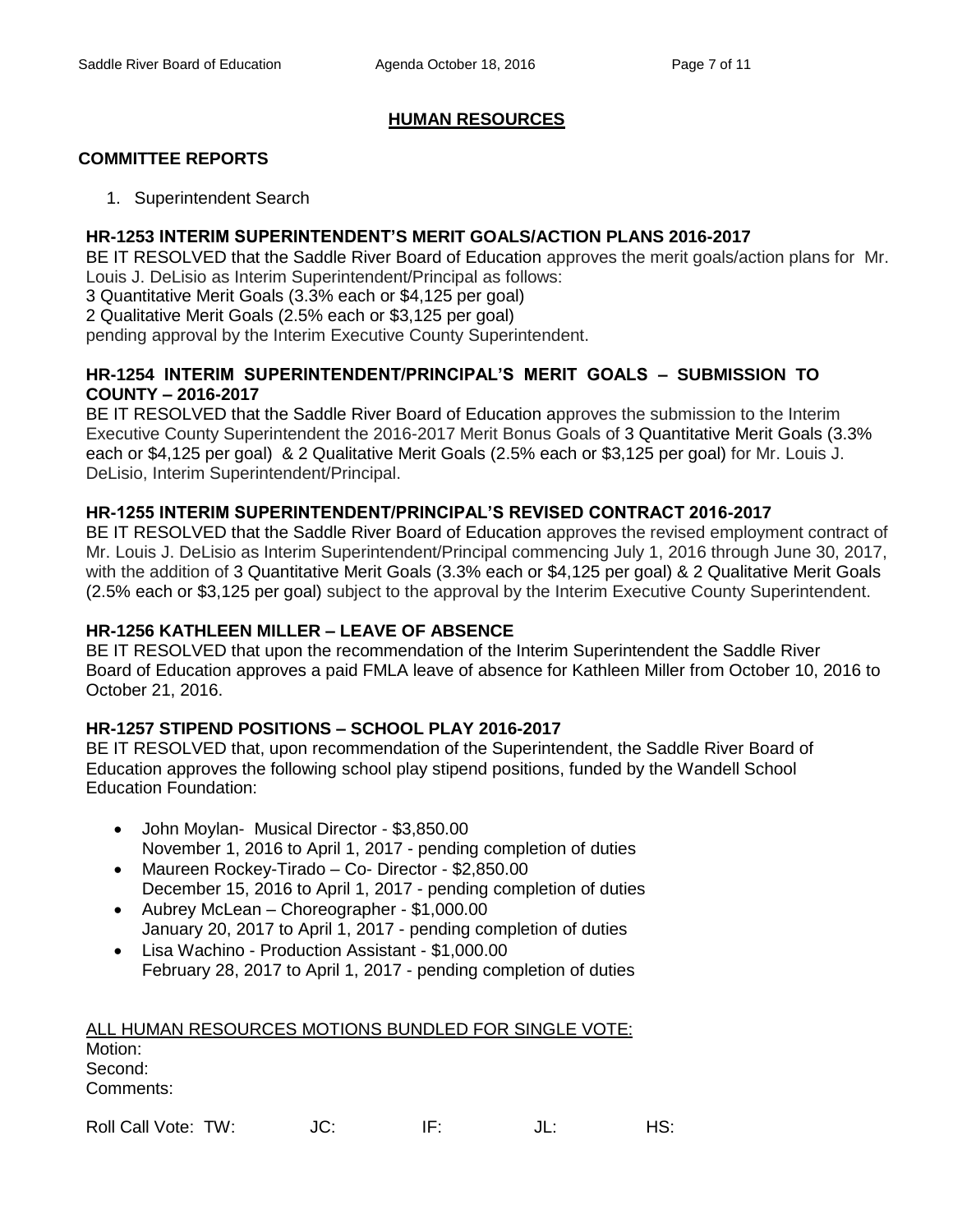# **EDUCATION**

### **COMMITTEE REPORTS**

- 1. Technology Committee
- 2. Curriculum Committee
- 3. Wandell School Recreation Committee
- 4. Health, Well-being, Safety and Transportation Committee

### **E-860 INTERPRETING SERVICES**

BE IT RESOLVED, that the Saddle River Board of Education approves interpreting services to be provided by Supreme Consultants, LLC for the purpose of a Special Education Planning meeting to be held by Ramsey Special Services for student at Smith School at the rate of \$47 per hour plus mileage, not to exceed \$200.

### **E-861 CASE MANAGEMENT SERVICES – RAMSEY BOARD OF EDUCATION 2016-2017**

BE IT RESOLVED, that the Saddle River Board of Education approves Ramsey Board of Education to provide Case Management Services for the 2016-2017 school year in the amount not to exceed \$20,000 (8 children @ \$2,500 each).

### **E-862 CYBER & ANTI-BULLYING PROGRAMS**

BE IT RESOLVED, that the Saddle River Board of Education approves Cyber & Anti-Bullying Programs funded by the Saddle River Municipal Alliance in the amount of \$3,089.

# ALL EDUCATION MOTIONS BUNDLED FOR SINGLE VOTE: Motion: Second: Comments:

Roll Call Vote: TW:  $JC$ : IF: JL: HS: HS: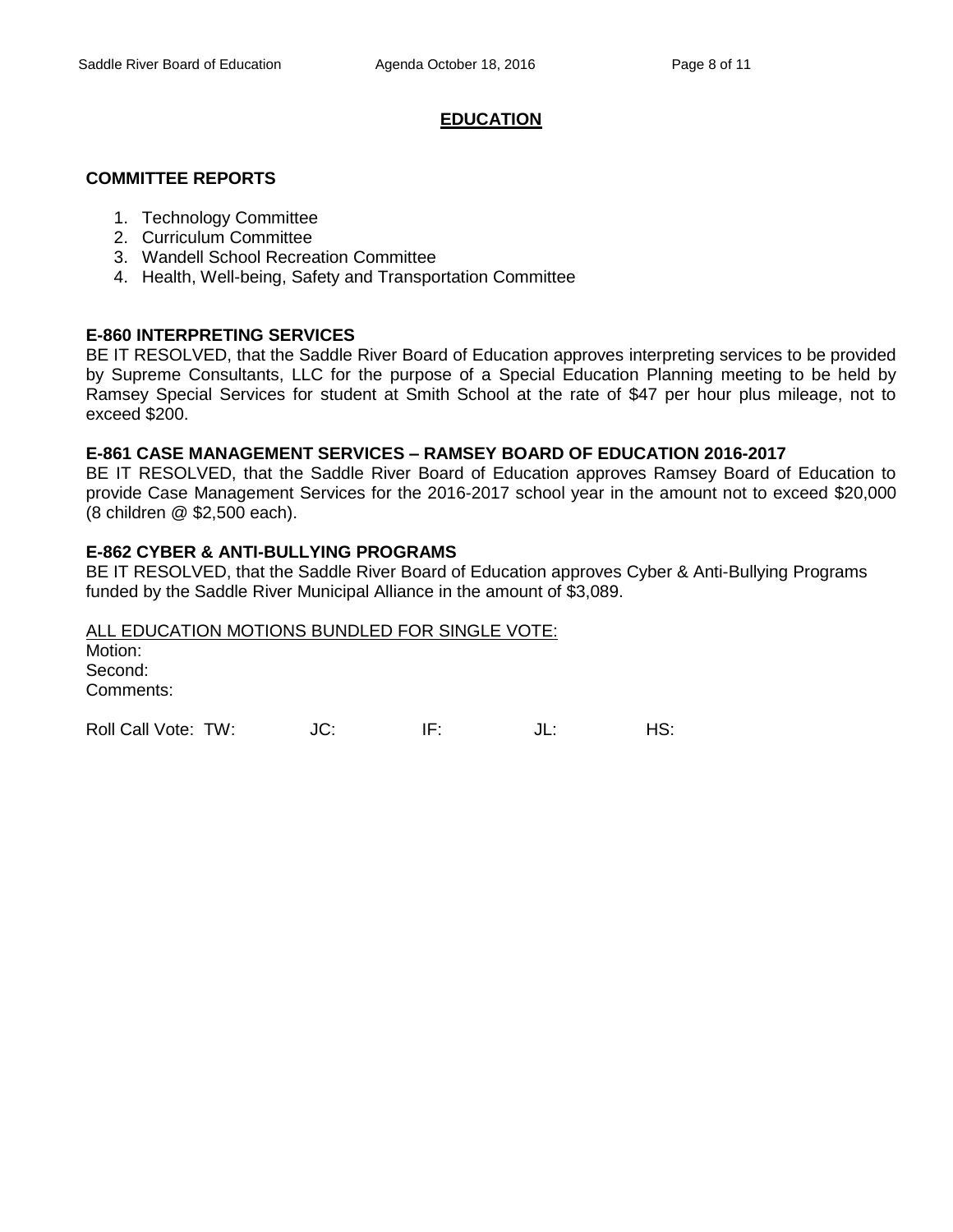# **FINANCE**

#### **COMMITTEE REPORTS**

- 1. Finance/Budget Committee
- 2. Renovation Committee

### **F-2445 PAYMENT OF BILLS – OCTOBER 2016**

BE IT RESOLVED that the payment of bills as per the attached October 2016 Bills and Claims list be approved.

### **F-2446 TRANSFER OF FUNDS – EXCESS OF 10%**

BE IT RESOLVED that the Saddle River Board of Education approves the following transfer of funds in excess of 10% to properly allocate funds for tuition, as approved by the Interim Executive County Superintendent on September 23, 2016 as follows:

|     | From: School Sponsored Co-Curr. - \$15,724 |           |
|-----|--------------------------------------------|-----------|
| To: | Tuition                                    | +\$15,724 |

### **F-2447 APPROPRIATION TRANSFERS – SEPTEMBER 2016**

BE IT RESOLVED that the attached appropriation transfers for the month of September 2016 be approved.

### **F-2448 LINE ITEM CERTIFICATION**

BE IT RESOLVED that in compliance with NJAC 6:20-2A-10(e) that the Board of Education certifies that no major account or fund has been over-expended and that as of this report, sufficient funds are available to meet the District's financial obligations for the remainder of the fiscal year.

#### **F-2449 BOARD SECRETARY REPORT – SEPTEMBER 2016**

BE IT RESOLVED that the attached Board Secretary Report for the month of September 2016 be approved.

#### **F-2450 TREASURER REPORT – SEPTEMBER 2016**

BE IT RESOLVED that the attached Report of the Treasurer for the month of September 2016 be approved.

#### **F-2451 AGREEMENT–TREASURER'S & BOARD SECRETARY'S REPORT – SEPTEMBER 2016**

BE IT RESOLVED that the Saddle River Board of Education states that the Report of the Treasurer of School Moneys and the Report of the Secretary of the Board of Education for the month of September 2016 are in agreement and on file in the Board Secretary's Office.

# **F-2452 VOID "STALE" CHECK**

BE IT RESOLVED that the Saddle River Board of Education gives the Business Administrator the authorization to void the following "stale" current account check:

| Check # | Amount       | Check Date  | 'avee   |
|---------|--------------|-------------|---------|
| 18959   | ى <i>44.</i> | /15<br>6/23 | Sanchez |

#### **F-2453 BUDGET CALENDAR – 2017-2018**

BE IT RESOLVED, that the Saddle River Board of Education approves the budget calendar for the 2017- 2018 school year as attached.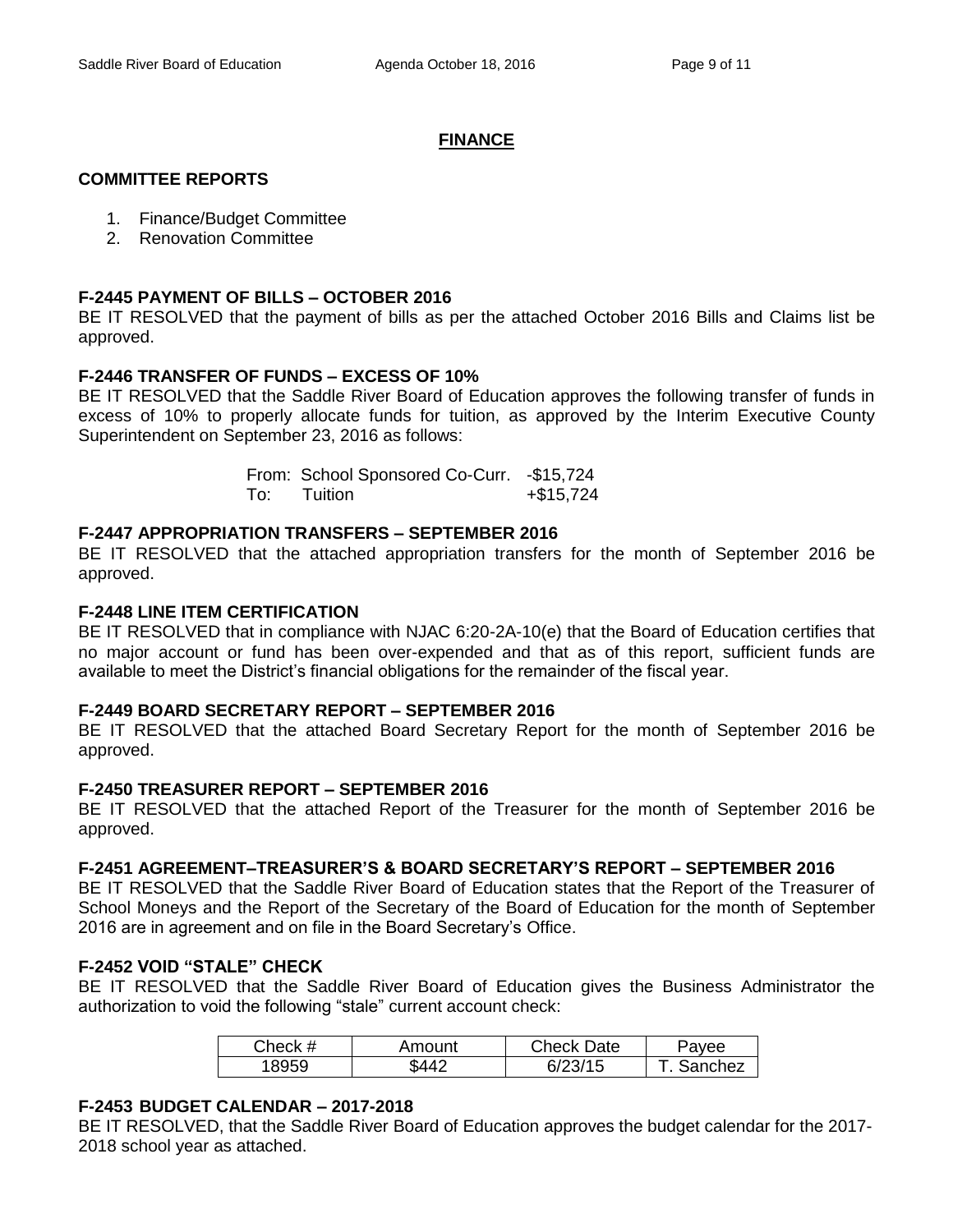### **F-2454 CHAPTER 192/193 ADDITIONAL FUNDING 2016-2017**

BE IT RESOLVED to approve the acceptance of additional funding under the provisions of Chapters 192 and 193 for the 2016-2017 school year:

| Program                                 | Initial Funding | <b>Additional Funding</b> | <b>Total Funding</b> |
|-----------------------------------------|-----------------|---------------------------|----------------------|
| <b>Compensatory Education</b>           | 0.00<br>S       | \$17,916.00               | \$17,916.00          |
| Initial Exam & Classification           | 0.00            | 0.00                      | 0.00<br>\$.          |
| <b>Annual Exam &amp; Classification</b> | \$4,332.00      | 0.00                      | \$4,332.00           |
| <b>Corrective Speech</b>                | \$13,253.00     | 0.00                      | \$13,253.00          |
| Supplementary Instruction               | 0.00<br>S       | \$7,847.00                | \$7,847.00           |
| <b>Total Allocation</b>                 | \$17,585.00     | \$25,763.00               | \$43,348.00          |

# **F-2455 ACT AS LEA FOR SADDLE RIVER DAY SCHOOL – ADDITIONAL NON-PUBLIC ENTITLEMENTS 2016-2017**

BE IT RESOLVED that the Saddle River Board of Education will act as LEA (Local Education Agency) for the Saddle River Day School and accept the 2016-2017 funding in the following amounts:

| <b>Non-Public Entitlement</b> | Initial Funding | <b>Additional Funding</b> | <b>Total Funding</b> |
|-------------------------------|-----------------|---------------------------|----------------------|
| Textbooks                     | \$14,986.00     | 0.00                      | \$14,986.00          |
| <b>Nursing</b>                | \$26,183.00     | 997.00                    | \$27,180.00          |
| Technology Aid                | \$5,408.00      | \$1,352.00                | \$6,760.00           |

### **F-2456 TRAVEL**

BE IT RESOLVED that the Saddle River Board of Education approves the following staff members travel:

| Who   | Roberta Kleinbard                                           |
|-------|-------------------------------------------------------------|
| What  | NJ Association of School Librarians Conference              |
| Where | Long Branch, NJ                                             |
| When  | November 17-18, 2016                                        |
| Cost  | \$150 Registration; \$37 Author's Luncheon; \$44.02 Mileage |
| Total | \$231.02                                                    |

| Who   | <b>Irene Feldsott</b>                |
|-------|--------------------------------------|
| What  | NJSBA 2016 Workshop                  |
| Where | Atlantic City, NJ                    |
| When  | October 24-26, 2016                  |
| Cost  | \$275 Registration                   |
|       | \$194 Lodging (2 nights @ \$97)      |
|       | \$125 Mileage & Tolls (estimate)     |
|       | \$160 Meals & Incidentals (estimate) |
| Total | \$754                                |

### **F-2457 AGREEMENT – BERGEN COUNTY REGION V COUNCIL OF SPECIAL EDUCATION – SHARED SHERVICES**

BE IT RESOLVED that the Saddle River Board of Education approves the continuation of the shared services agreement with Bergen County Region V Council of Special Education from September 1, 2016 to June 30, 2017 funded by IDEA Part B grant funds.